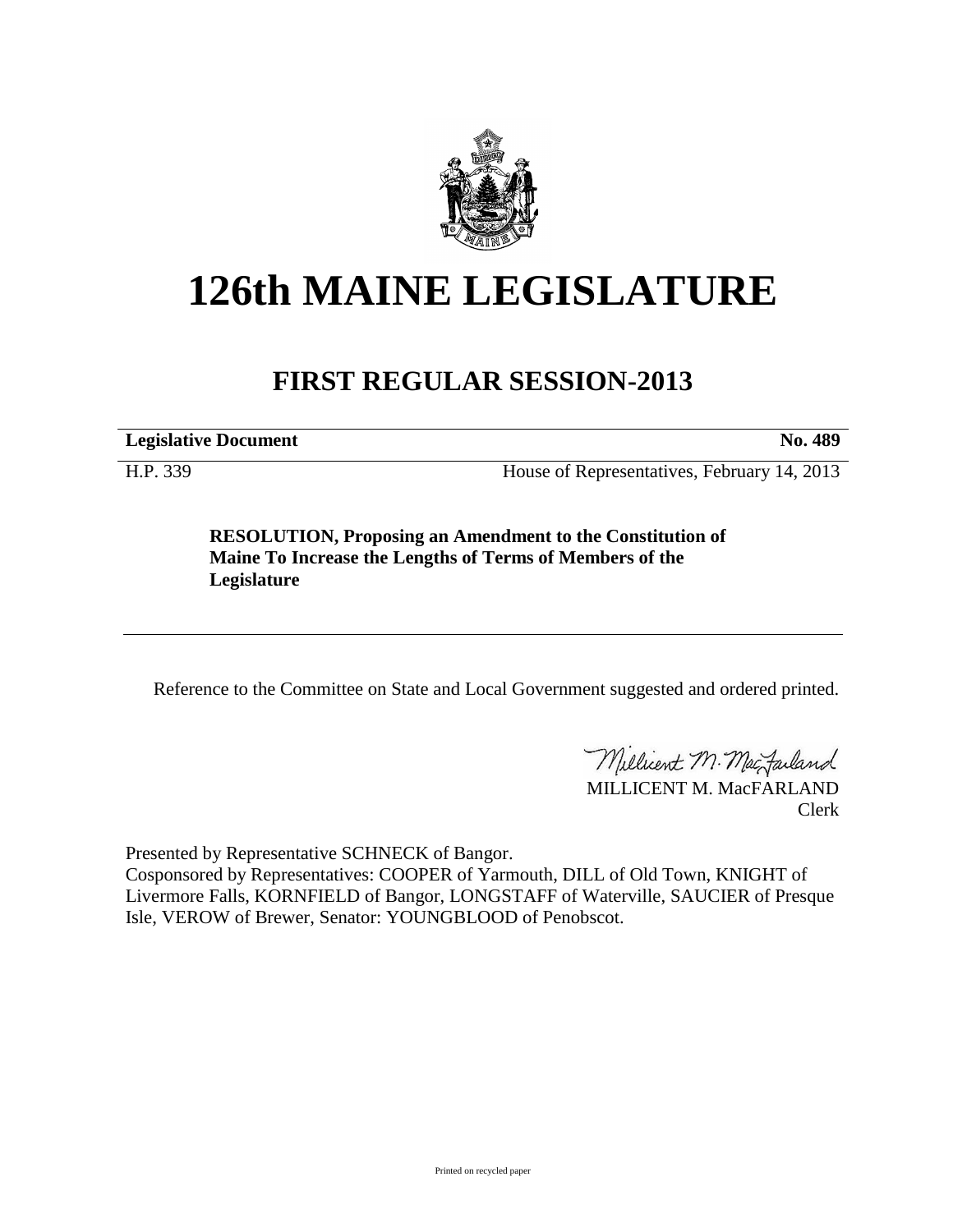**Constitutional amendment. Resolved:** Two thirds of each branch of the Legislature concurring, that the following amendment to the Constitution of Maine be proposed:

**Constitution, Art. II, §4** is amended to read:

 **Section 4. Time of state election; absentee voting.** The election of Senators and members of the House of Representatives shall be on the Tuesday following the first 7 Monday of November biennially for ever and the, except as provided in this section. 8 Beginning with the general election held in 2016, the election of Senators and members of the House of Representatives shall be on the Tuesday following the first Monday of 10 November every 4 years. The election of Governor shall be on the Tuesday following the first Monday of November every 4 years. The Legislature under proper enactment shall authorize and provide for voting by citizens of the State absent therefrom in the Armed Forces of the United States or of this State and for voting by other citizens absent or physically incapacitated for reasons deemed sufficient.

 **Constitution, Art. IV, Pt. First, §2,** as amended by CR 2011, c. 1, is further amended to read:

 **Section 2. Number of Representatives; 4-year terms; division of the State into districts for House of Representatives.** The House of Representatives shall consist of 151 members, to be elected by the qualified electors, and hold their office 2 4 years from the day next preceding the first Wednesday in December following the general election. The Legislature which convenes in 2013, and also the Legislature 22 which convenes in 2021 and every 10th 12th year thereafter, shall cause the State to be divided into districts for the choice of one Representative for each district. The number of Representatives shall be divided into the number of inhabitants of the State exclusive of foreigners not naturalized according to the latest Federal Decennial Census or a State Census previously ordered by the Legislature to coincide with the Federal Decennial Census, to determine a mean population figure for each Representative District. Each Representative District shall be formed of contiguous and compact territory and shall cross political subdivision lines the least number of times necessary to establish as nearly as practicable equally populated districts. Whenever the population of a municipality entitles it to more than one district, all whole districts shall be drawn within municipal boundaries. Any population remainder within the municipality shall be included in a district with contiguous territory and shall be kept intact.

**Constitution, Art. IV, Pt. First, §5** is amended to read:

 **Section 5. Election of Representatives; lists of votes delivered forthwith; lists of votes examined by Governor; summons of persons who appear to be elected; lists shall be laid before the House.** The meetings within this State for the choice of Representatives shall be warned in due course of law by qualified officials of the several towns and cities 7 days at least before the election, and the election officials of the various towns and cities shall preside impartially at such meetings, receive the votes of all the qualified electors, sort, count and declare them in open meeting; and a list of the persons voted for shall be formed, with the number of votes for each person against that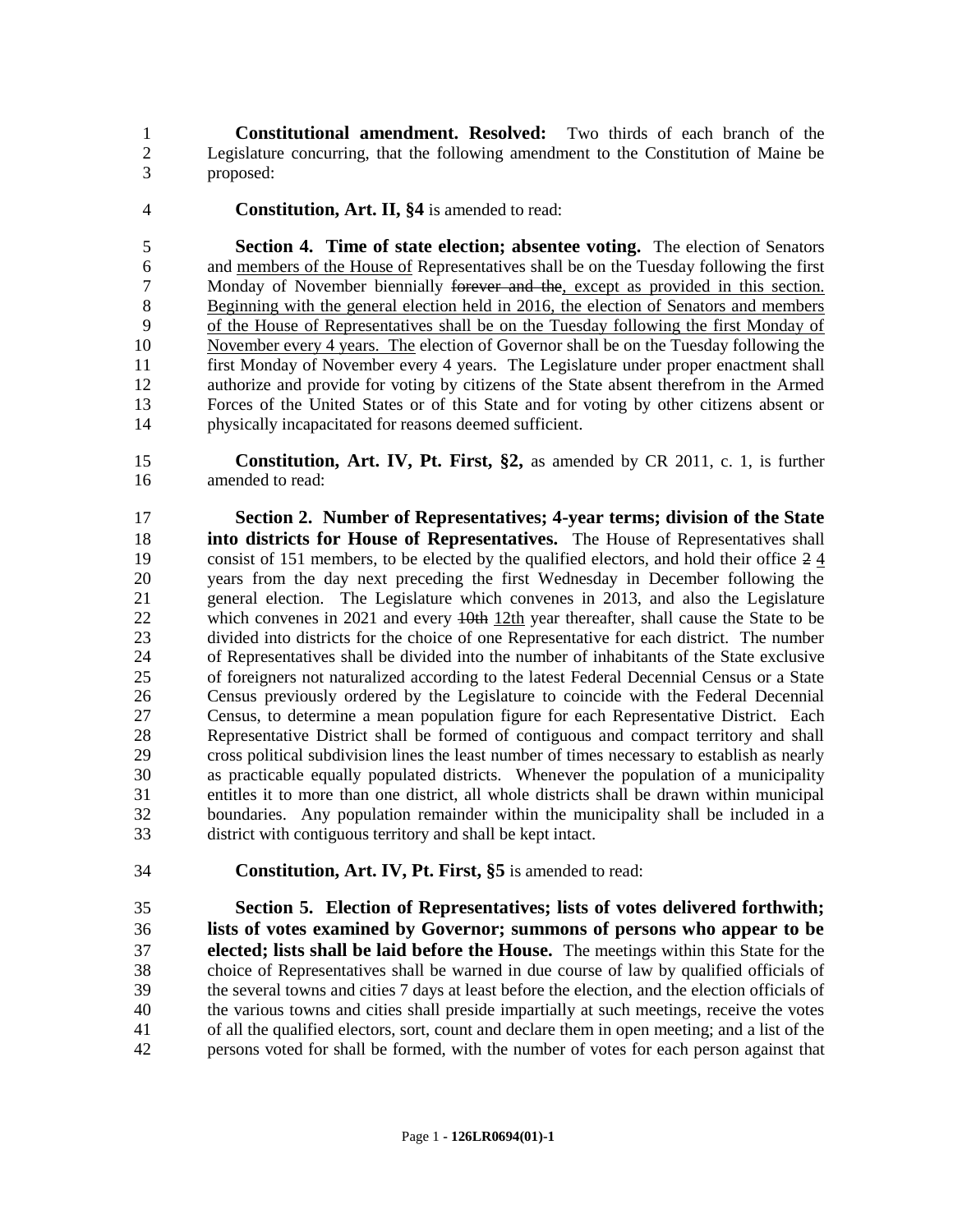person's name. Cities and towns belonging to any Representative District shall hold their meetings at the same time in the respective cities and towns; and such meetings shall be notified, held and regulated, the votes received, sorted, counted and declared in the same manner. Fair copies of the lists of votes shall be attested by the municipal officers and the clerks of the cities and towns and the city and town clerks respectively shall cause the same to be delivered into the office of the Secretary of State forthwith. The Governor shall examine the returned copies of such lists and 7 days before the first Wednesday of 8 December biennially quadrennially following the general election, shall issue a summons to such persons as shall appear to have been elected by a plurality of all votes returned, to attend and take their seats. All such lists shall be laid before the House of Representatives on the first Wednesday of December biennially quadrennially following the general election, and they shall finally determine who are elected.

**Constitution, Art. IV, Pt. Second, §5** is amended to read:

 **Section 5. Determination of Senators elected; procedure for filling vacancies.** The Senate shall, on said first Wednesday of December, biennially until the election held in 2016 and quadrennially thereafter determine who is elected by a plurality of votes to be Senator in each district. All vacancies in the Senate arising from death, resignation, removal from the State or like causes, and also vacancies, if any, which may occur because of the failure of any district to elect by a plurality of votes the Senator to which said district shall be entitled shall be filled by an immediate election in the unrepresented district. The Governor shall issue a proclamation therefor and therein fix the time of such election.

**Constitution, Art. V, Pt. First, §14, first ¶** is amended to read:

 **Section 14. Vacancy, how supplied.** Whenever the office of Governor shall become vacant because of the death, resignation or removal of a Governor in office, or any other cause, the President of the Senate shall assume the office of Governor until another Governor shall be duly qualified. When the vacancy occurs more than 90 days preceding the date of the primary election for nominating candidates to be voted for at the 29 biennial election next succeeding, the President of the Senate shall assume the office of Governor until the first Wednesday after the first Tuesday of January following the biennial election. At the biennial election, a Governor shall be elected to fill the unexpired term created by the vacancy. When the vacancy occurs less than 90 days preceding the date of a primary election the President of the Senate shall fill the unexpired term.

**Constitution, Art. VI, §6** is amended to read:

 **Section 6. Judges and registers of probate, election and tenure; vacancies.**  Judges and registers of probate shall be elected by the people of their respective counties, 38 by a plurality of the votes given in, at the biennial election on the Tuesday following the first Monday of November, and shall hold their offices for 4 years, commencing on the first day of January next after their election. Vacancies occurring in said offices by death, resignation or otherwise, shall be filled by election in manner aforesaid at the November election, next after their occurrence; and in the meantime, the Governor may fill said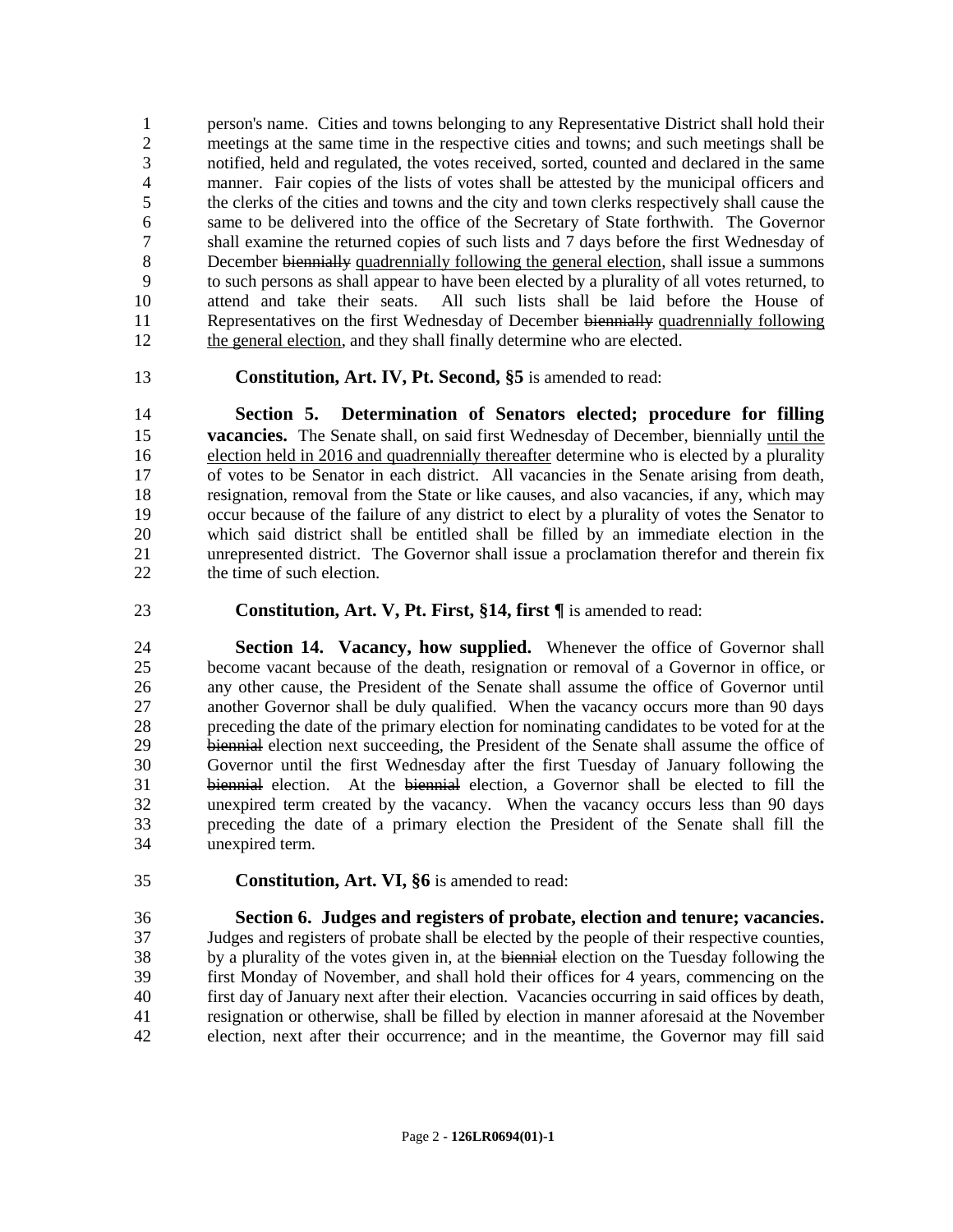vacancies by appointment, and the persons so appointed shall hold their offices until the first day of January next after the election aforesaid.

**Constitution, Art. IX, §4** is amended to read:

 **Section 4. Elections on the first Wednesday after first Tuesday of January may be adjourned from day to day.** In case the elections, required by this Constitution on the first Wednesday after the first Tuesday of January biennially quadrennially, by the 2 Houses of the Legislature, shall not be completed on that day, the same may be adjourned from day to day, until completed, in the following order: The vacancies in the Senate shall first be filled; and the Governor shall then be elected, if 10 there be no choice by the people.

**Constitution, Art. X, §4** is amended to read:

 **Section 4. Amendments to Constitution.** The Legislature, whenever 2/3 of both Houses shall deem it necessary, may propose amendments to this Constitution; and when any amendments shall be so agreed upon, a resolution shall be passed and sent to the selectmen of the several towns, and the assessors of the several plantations, empowering and directing them to notify the inhabitants of their respective towns and 17 plantations, in the manner prescribed by law, at the next biennial meetings in the month 18 of November, or to meet in the manner prescribed by law for calling and holding biennial meetings of said inhabitants for the election of Senators and Representatives, on the Tuesday following the first Monday of November following the passage of said resolve, to give in their votes on the question, whether such amendment shall be made; and if it 22 shall appear that a majority of the inhabitants voting on the question are in favor of such amendment, it shall become a part of this Constitution.

24 **24** *24 24 24* **<b>***and be it further and be it further and be it further* 

- **Constitutional referendum procedure; form of question; effective date. Resolved:** That the municipal officers of this State shall notify the inhabitants of their respective cities, towns and plantations to meet, in the manner prescribed by law for holding a statewide election, at a statewide election held in the month of November following the passage of this resolution, to vote upon the ratification of the amendment proposed in this resolution by voting upon the following question:
- "Do you favor amending the Constitution of Maine to change the term of office for State Senators and members of the House of Representatives from 2 years to 4 years beginning in 2016?"

 The legal voters of each city, town and plantation shall vote by ballot on this question and designate their choice by a cross or check mark placed within the corresponding square below the word "Yes" or "No." The ballots must be received, sorted, counted and declared in open ward, town and plantation meetings and returns made to the Secretary of State in the same manner as votes for members of the Legislature. The Governor shall review the returns. If it appears that a majority of the legal votes are cast in favor of the amendment, the Governor shall proclaim that fact without delay and the amendment becomes part of the Constitution of Maine on the date of the proclamation; and be it further